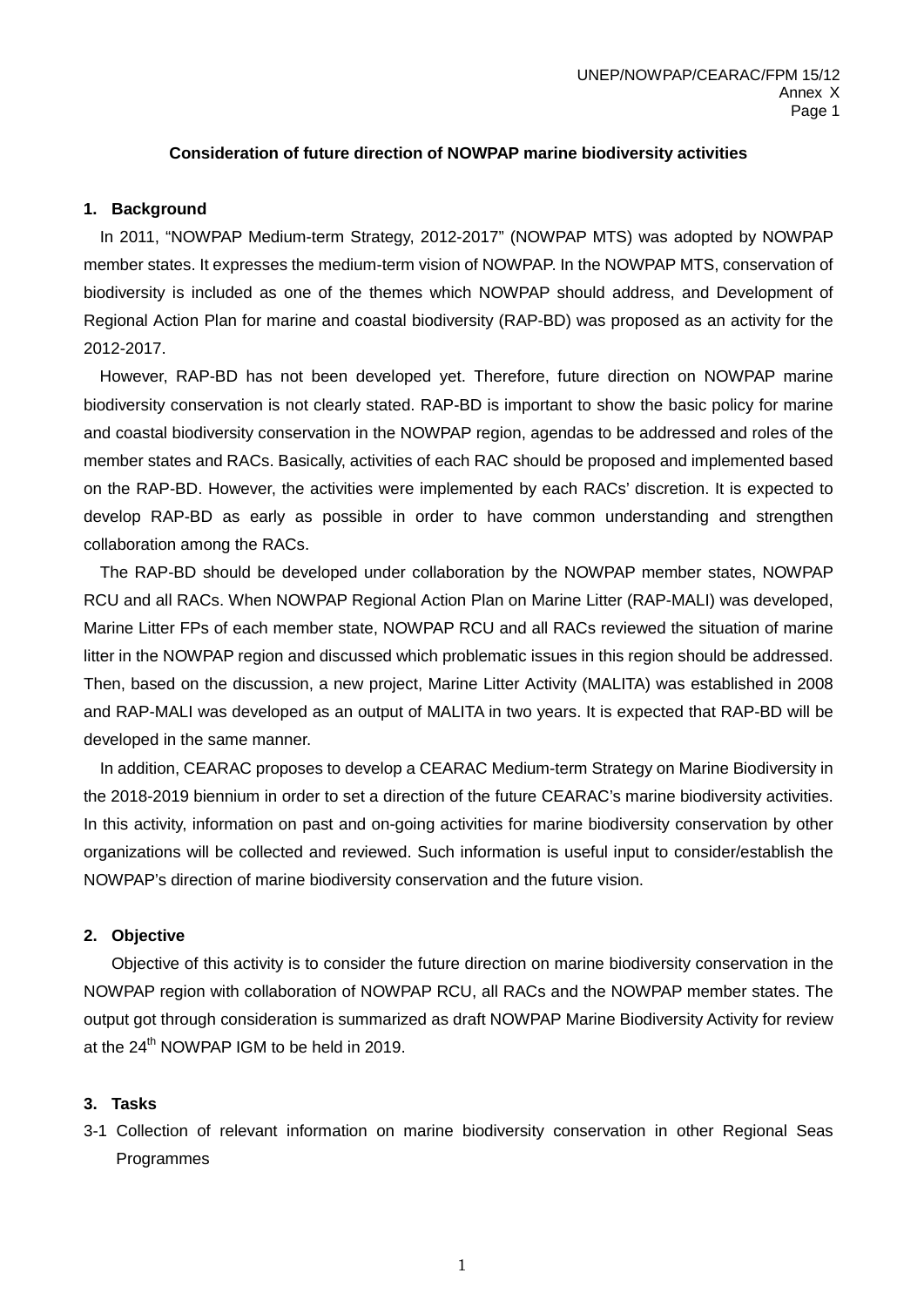Information on past and current projects of marine biodiversity conservation and regional action plans on marine biodiversity in other Regional Seas Programmes will be collected.

## 3-2 Organization of Marine Biodiversity RCU/RAC Meeting

 Marine Biodiversity RCU/ RAC Meeting will be held back-to-back with RACs FPM with representatives of RCU and RACs. At the meeting, the roles of each RAC will be discussed based on the responsibility of each RAC stated in NOWPAP and their past and future planned activities.

 However, it is difficult to set the role of each RAC without approval by each RAC FPM. Therefore, the draft of role of each RAC will be developed through four times meeting, the draft will be reviewed and approved at the each RAC FPM in 2019.

# 3-3 Organization of a Brainstorming Meeting

CEARAC plan to organize a Marine Biodiversity Workshop in 2019 (UNEP/NOWPAP/CEARAC/FPM 15/7) back-to-back with a meeting on developing a CEARAC medium-term strategy on marine biodiversity (CEARAC MTS on BD). Taking this opportunity, a Brainstorming Meeting will also be held with participation of experts and/or governmental officers of the member states. During the brainstorming meeting, basic concepts on marine biodiversity conservation in the NOWPAP region and future direction will be discussed.

### 3-4 Organization of a meeting for development of NOWPAP Marine Biodiversity Activity

In order to develop a draft of NOWPAP Marine Biodiversity Activity, a meeting for development of NOWPAP Biodiversity Activity will be organized. Representatives of NOWPAP RCU, RACs and RAC FPs will participate in the meeting and discuss a draft NOWPAP Marine Biodiversity Activity. The developed draft NOWPAP Marine Biodiversity Activity will be proposed to the NOWPAP IGM to be held in 2019 for their approval.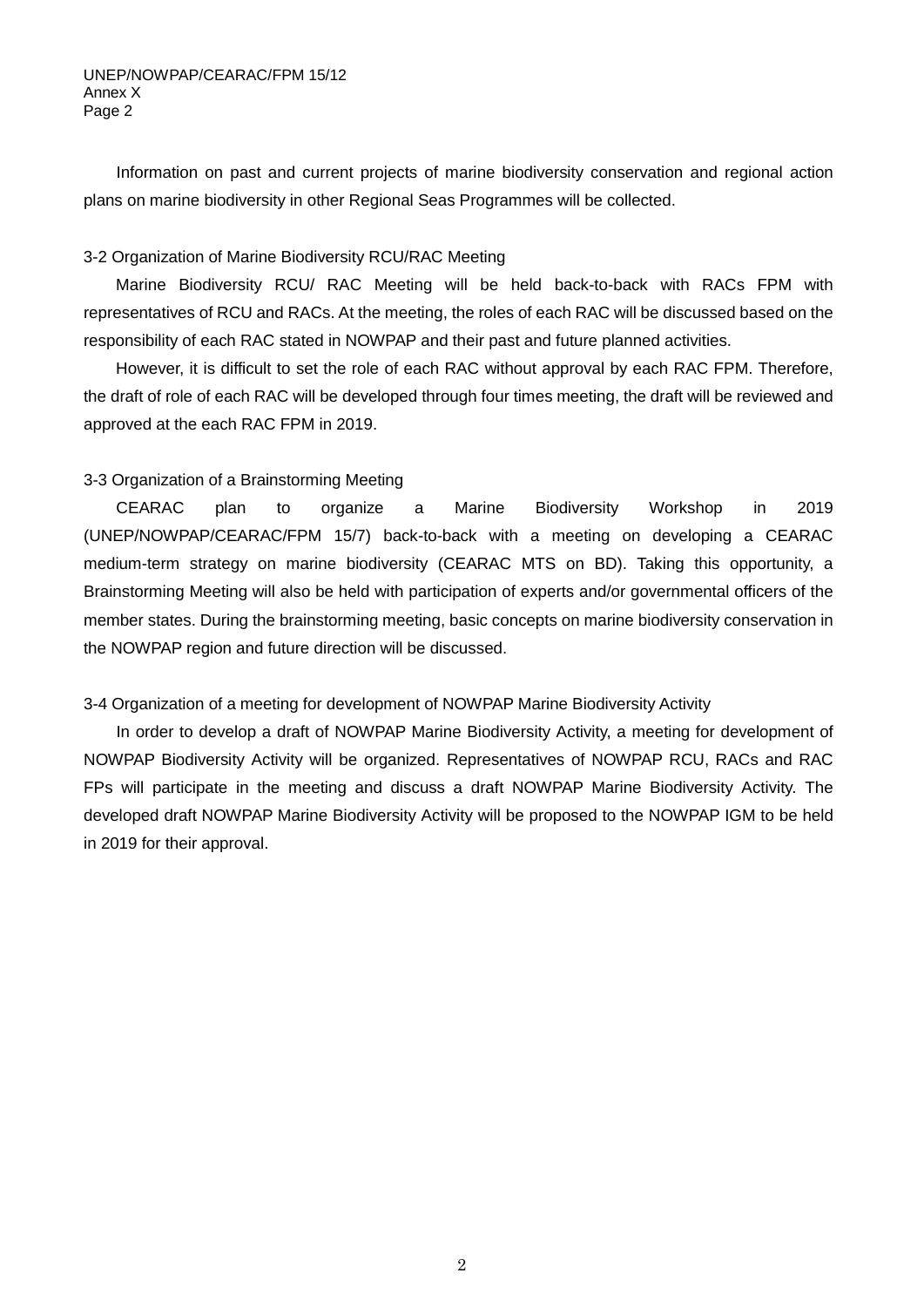

# **4. Expected outcome**

In the current situation without NOWPAP's clear direction on marine biodiversity conservation, each RAC implements their activity by their own FPM's decision. To develop NOWPAP Marine Biodiversity Activity is expected to share common understanding and the direction of NOWPAP and roles of each RAC, and contribute to more effective implementation of marine biodiversity conservation in the NOWPAP region.

The developed draft NOWPAP Marine Biodiversity Activity will connect to the future development of NOWPAP Regional Action Plan on Marine and Coastal Biodiversity Conservation and conservation in this region.

### **5. Budget**

| <b>Activities</b>                                          | Budget (US\$)                                       |
|------------------------------------------------------------|-----------------------------------------------------|
| Collection of relevant information on marine biodiversity  | 5,000                                               |
| Organization of Marine Biodiversity RCU and RACs Meeting   |                                                     |
|                                                            | $(1,000\times4 \text{ times}\times2 \text{ years})$ |
| Organization of a Brainstorming Meeting                    | 7,000                                               |
| Organization of a meeting for development of NOWPAP Marine | 10,000                                              |
| <b>Biodiversity Activity</b>                               |                                                     |
| Total                                                      | 30,000                                              |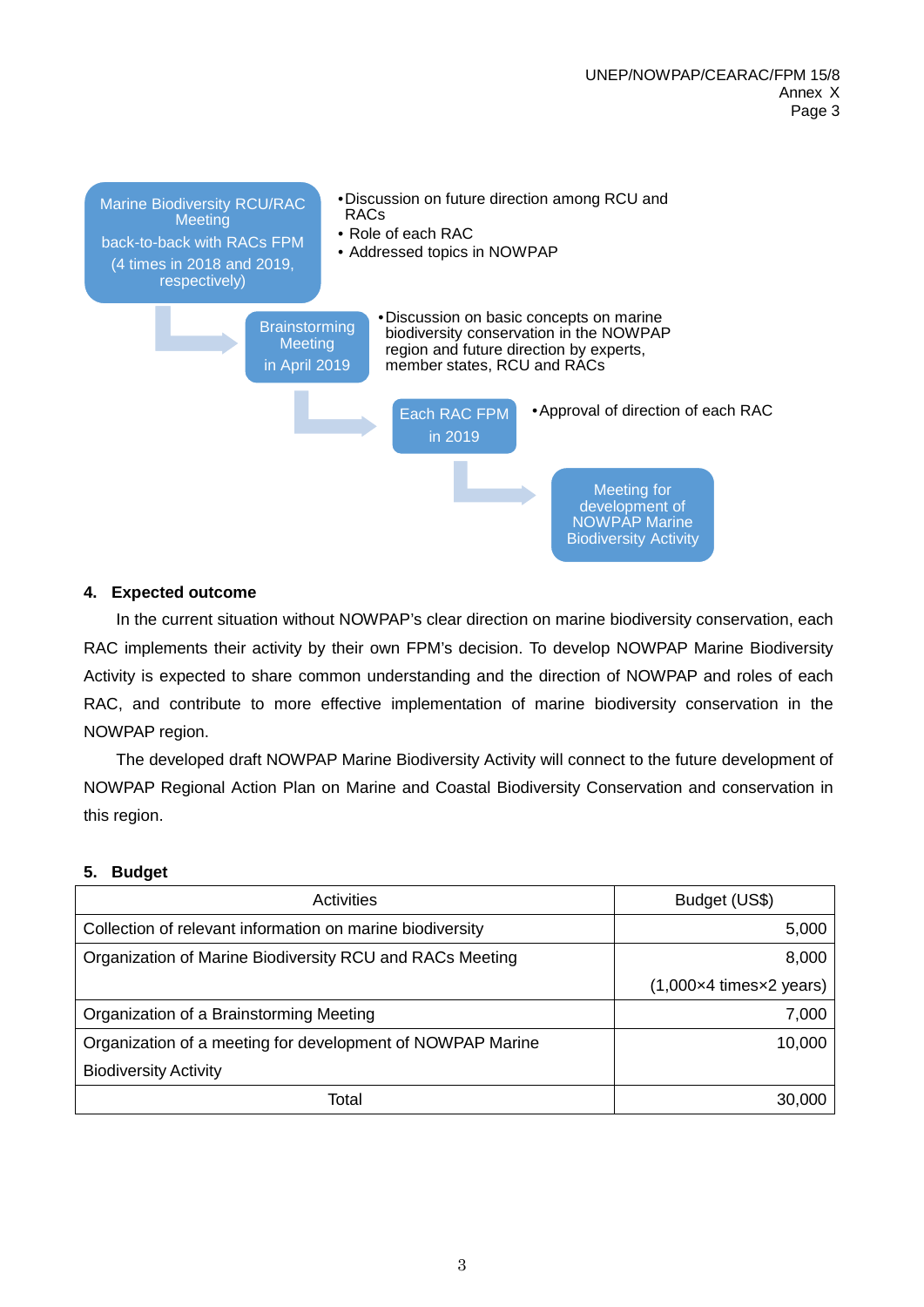# **6. Schedule**

| Timing |                | Actions                                                      | Main Body                 |
|--------|----------------|--------------------------------------------------------------|---------------------------|
| 2017   | December       | The 22 <sup>nd</sup> NOWPAP IGM                              | <b>NOWPAP National</b>    |
|        |                | - Approval of the workplan and budget for the                | <b>FPs</b>                |
|        |                | 2018-2019 biennium                                           |                           |
| 2018   | $Q1-Q2$        | Collection of relevant Information                           | Consultant                |
|        | Spring         | The 16 <sup>th</sup> CEARAC FPM                              | <b>CEARAC FPs and</b>     |
|        |                | - Review and approval of workplan                            | <b>CEARAC Secretariat</b> |
|        |                | The 1 <sup>st</sup> Marine Biodiversity RCU and RACs Meeting | <b>RCU and RACs</b>       |
|        |                | (back-to-back with CEARAC FPM)                               |                           |
|        | Q2             | The 2 <sup>nd</sup> Marine Biodiversity RCU and RACs Meeting | <b>RCU and RACs</b>       |
|        |                | (Back-to-back with MERRAC FPM)                               |                           |
|        |                | The 3 <sup>rd</sup> Marine Biodiversity RCU and RACs Meeting |                           |
|        |                | (Back-to-back with DINRAC FPM)                               |                           |
|        | Q <sub>3</sub> | The 4 <sup>th</sup> Marine Biodiversity RCU and RACs Meeting | RCU and RACs              |
|        |                | (Back-to-back with POMRAC FPM)                               |                           |
| 2019   | April          | <b>Brainstorming Meeting</b>                                 | Experts and/or            |
|        |                |                                                              | governmental officers     |
|        |                |                                                              | of member states          |
|        |                |                                                              | <b>RCU and RACs</b>       |
|        | Q2             | The 5 <sup>th</sup> Marine Biodiversity RCU and RACs Meeting | <b>RCU and RACs</b>       |
|        |                | (Back-to-back with MERRAC FPM)                               |                           |
|        |                | The 6 <sup>th</sup> Marine Biodiversity RCU and RACs Meeting |                           |
|        |                | (Back-to-back with DINRAC FPM)                               |                           |
|        | Q <sub>3</sub> | The 17 <sup>th</sup> CEARAC FPM                              | <b>CEARAC FP and</b>      |
|        |                | - Review of progress and role of CEARAC                      | <b>CEARAC Secretariat</b> |
|        |                | The 7 <sup>th</sup> Marine Biodiversity RCU and RACs Meeting | <b>RCU and RACs</b>       |
|        |                | (Back-to-back with CEARAC FPM)                               |                           |
|        |                | The 8 <sup>th</sup> Marine Biodiversity RCU and RACs Meeting |                           |
|        |                | (Back-to-back with POMRAC FPM)                               |                           |
|        | Q <sub>4</sub> | Meeting for development of NOWPAP<br>Marine                  | RCU, RACs and             |
|        |                | <b>Biodiversity Activity</b>                                 | Representatives of        |
|        |                |                                                              | <b>RACs FPs</b>           |
|        | Winter         | The 24 <sup>th</sup> NOWPAP IGM                              | <b>NOWPAP National</b>    |
|        |                | - Review of the draft NOWPAP Marine Biodiversity             | <b>FPs</b>                |